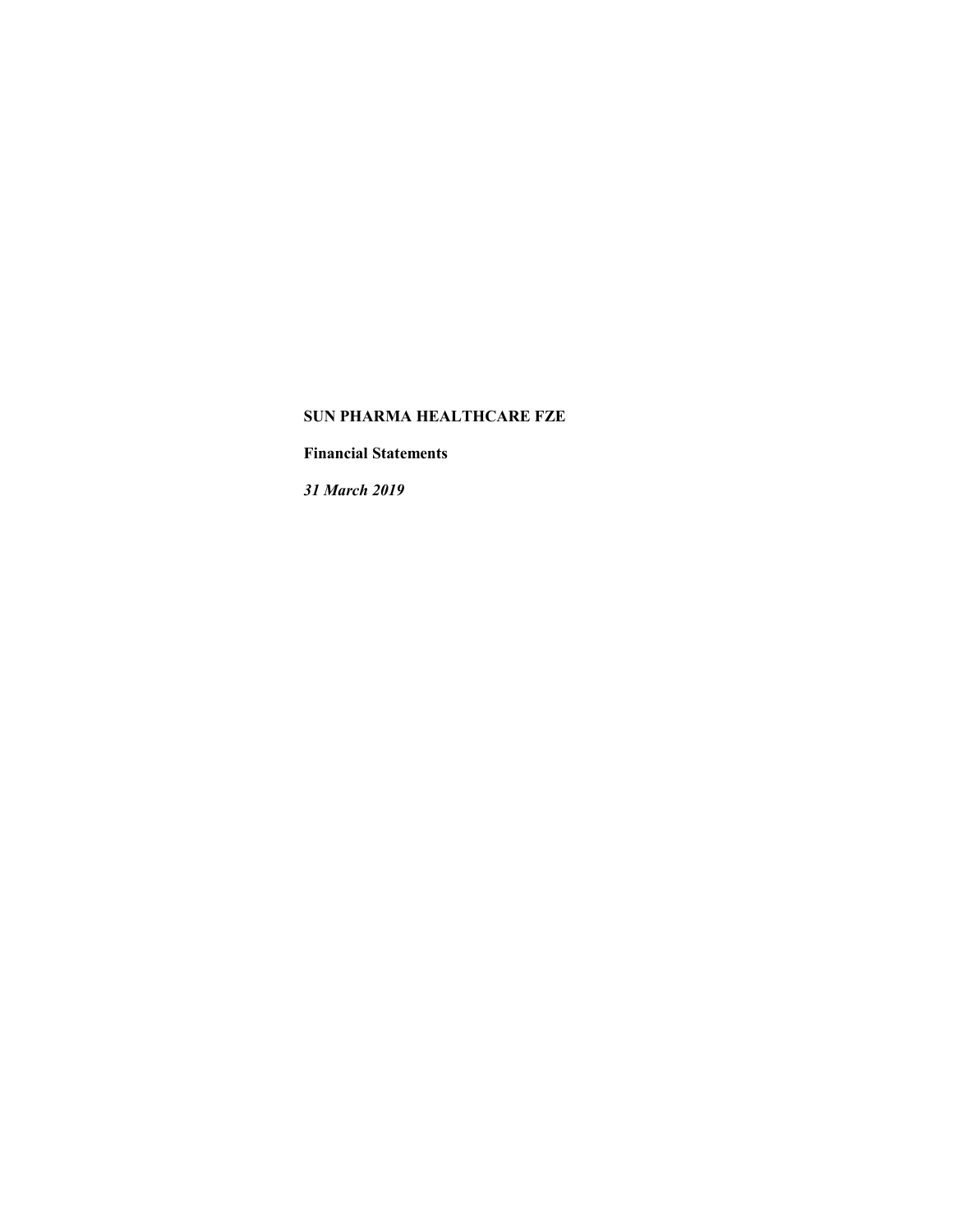**Financial Statements**  *31 March 2019* 

| <b>CONTENTS</b>                                            | <b>PAGES</b> |
|------------------------------------------------------------|--------------|
| Director's Report                                          |              |
| Independent Auditors' Report                               | $2 - 3$      |
| <b>Statement of Financial Position</b>                     | 4            |
| Statement of Profit or Loss and Other Comprehensive Income | 5            |
| Statement of Changes in Equity                             | 6            |
| <b>Statement of Cash Flows</b>                             | 7            |
| Notes to the Financial Statements                          | $8 - 11$     |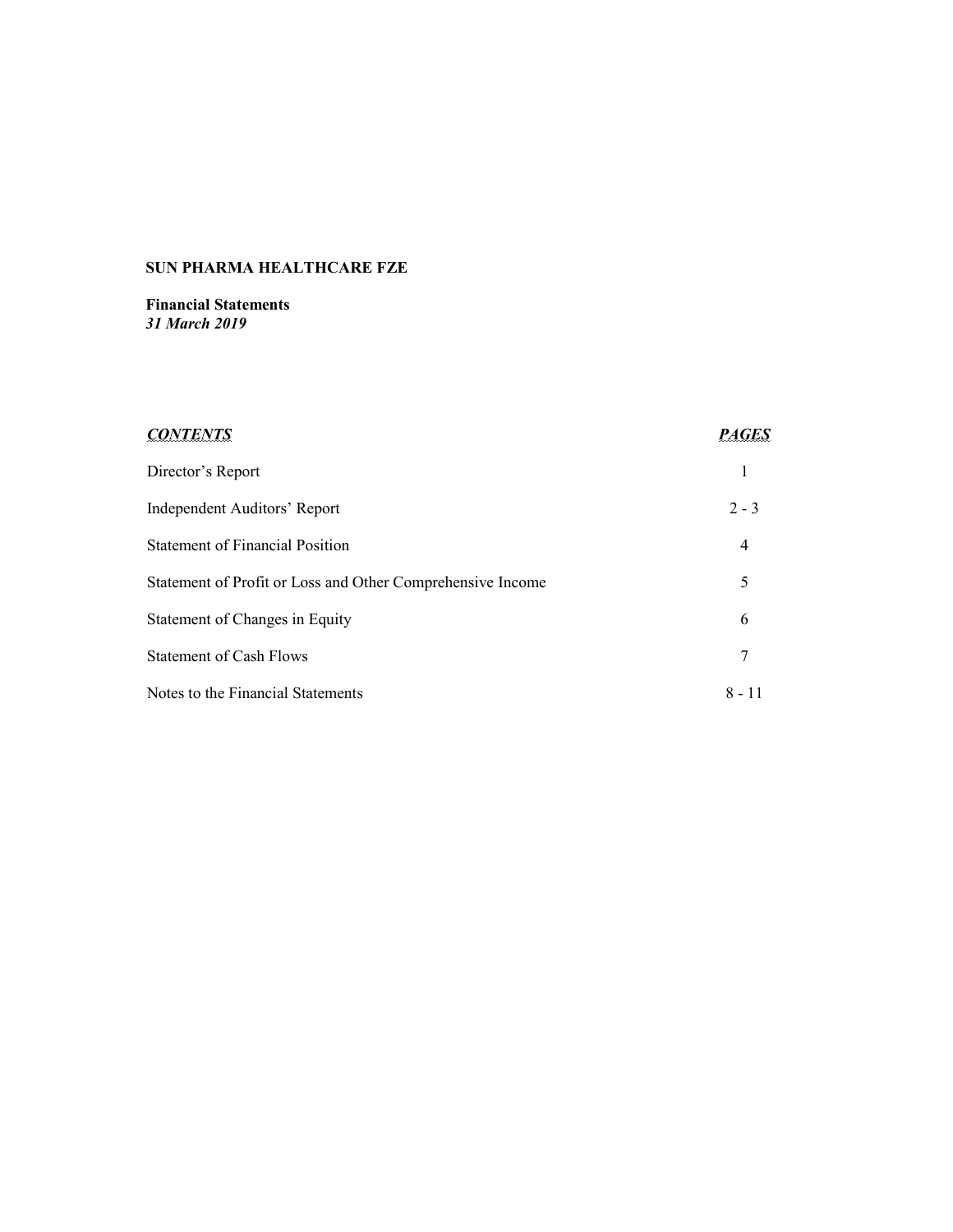### **SUN PHARMA HEALTHCARE FZE Director's Report**

The director submits his report together with the audited financial statements for the year ended 31 March 2019.

## **Results and appropriations**

The results of the establishment and the appropriations made for the year ended 31 March 2019 are set out on pages 5 and 6 of the financial statements.

In my opinion, the financial statements set out on page 4 to 11 are drawn up so as to give a true and fair view of the financial position of the establishment as at 31 March 2019, the financial performance, changes in equity and cash flows of the establishment for the year ended on that date in accordance with the applicable provisions of the Sharjah Airport International Free Zone Authority and International Financial Reporting Standards.

At the date of the statement, there are reasonable grounds to believe that the establishment will be able to pay its debts as and when they fall due.

#### **Review of the business**

The establishment has not carried out its licensed activity of general trading during the year.

#### **Events since the end of the year**

There were no important events which have occurred since the year-end that materially affect the establishment.

#### **Shareholder and its interest**

The shareholder at 31 March 2019 and its interest as at that date in the share capital of the establishment was as under:

|                       | Country of<br><i>incorporation</i> | No. of shares | AED        | <u>USD</u> |
|-----------------------|------------------------------------|---------------|------------|------------|
| Sun Pharma Global FZE | U.A.E                              | <u>70</u>     | 10.500.000 | 2,858,700  |

#### **Directors**

The directors who served during the year are as under:

Mr. Surendra Manishanker Joshi Mr. Rajesh K. Shah Mr. Vishwanath Vinayak Kenkare (resigned during the year) \* Mr. Harin Parmanand Mehta (appointed during the year) \*

*\* Legal formalities will be completed before financial year end 2019-20*

#### **Auditors**

A resolution to re-appoint the auditors and fix their remuneration will be put to the board at the annual general meeting.

 $\frac{1}{2}$  ,  $\frac{1}{2}$  ,  $\frac{1}{2}$  ,  $\frac{1}{2}$  ,  $\frac{1}{2}$  ,  $\frac{1}{2}$  ,  $\frac{1}{2}$  ,  $\frac{1}{2}$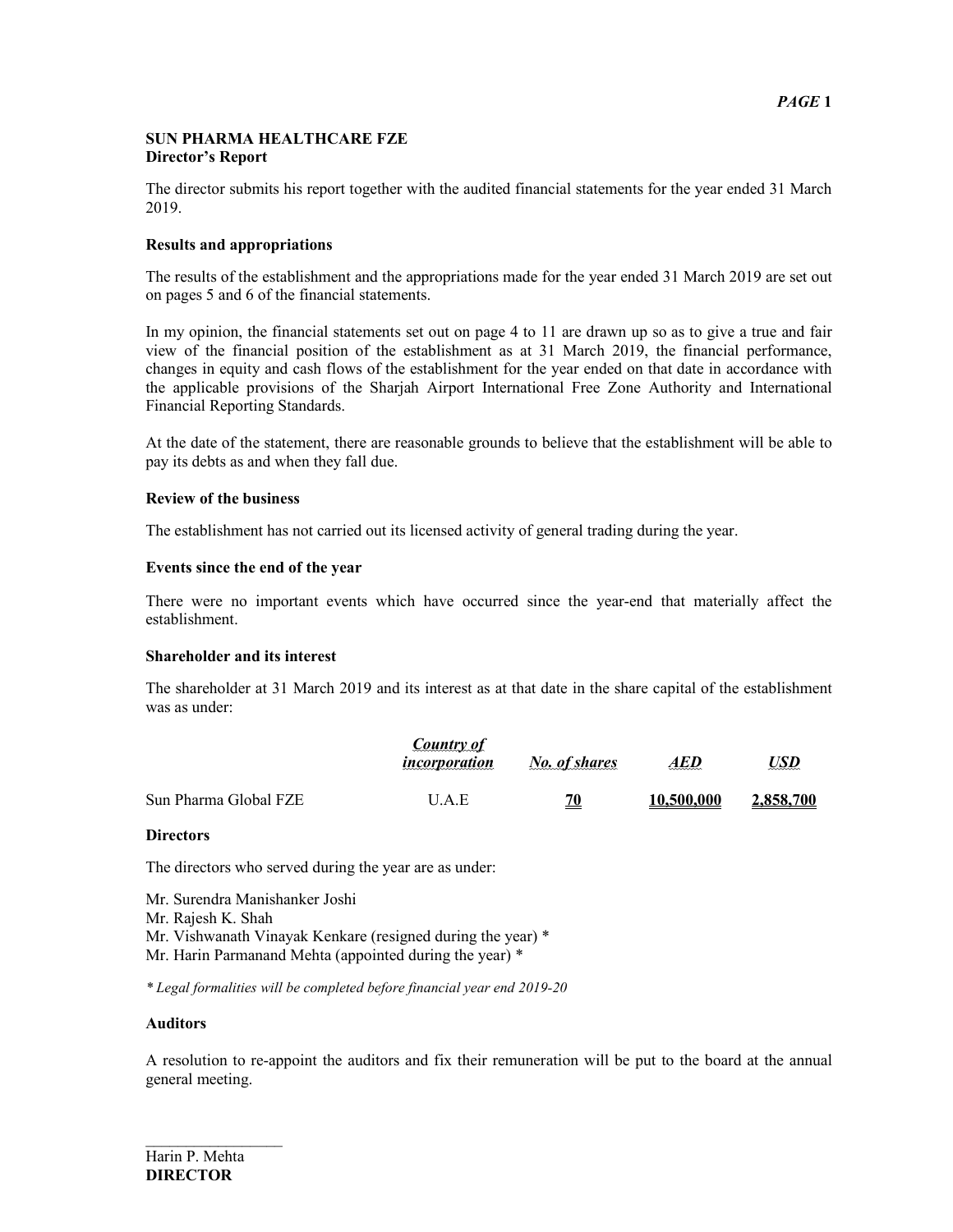

 $PAGE$  2

# INDEPENDENT AUDITORS' REPORT TO THE SHAREHOLDER OF **SUN PHARMA HEALTHCARE FZE**

## Report on the Audit of the Financial Statements

## Opinion

We have audited the financial statements of SUN PHARMA HEALTHCARE FZE (the "establishment"), which comprise the statement of financial position as at 31 March 2019, statement of profit or loss and other comprehensive income, statement of changes in equity and statement of cash flows for the year then ended, and notes to the financial statements including, a summary of significant accounting policies.

In our opinion, the accompanying financial statements present fairly, in all material respects, the statements of financial position of SUN PHARMA HEALTHCARE FZE as at 31 March 2019, its financial performance and its cash flows for the year then ended in accordance with International Financial Reporting Standards (IFRSs).

## **Basis for Opinion**

We conducted our audit in accordance with International Standards on Auditing (ISAs). Our responsibilities under those standards are further described in the Auditors' Responsibilities for the Audit of the Financial Statements section of our report. We are independent of the establishment in accordance with the ethical requirements that are relevant to our audit of the financial statements in the United Arab Emirates and in Sharjah Airport International Free Zone and we have fulfilled our other ethical responsibilities in accordance with these requirements. We believe that the audit evidence we have obtained is sufficient and appropriate to provide a basis for our audit opinion.

# Responsibilities of Management and Those Charged with Governance for the Financial Statements

Management is responsible for the preparation and fair presentation of the financial statements in accordance with IFRSs and implementing regulations of Sharjah Airport International Free Zone Authority, and for such internal control as management determines is necessary to enable the preparation of financial statements that are free from material misstatement, whether due to fraud or error.

In preparing the financial statements, management is responsible for assessing the establishment ability to continue as a going concern, disclosing, as applicable, matters related to going concern and using the going concern basis of accounting unless management either intends to liquidate the establishment or to cease operations, or has no realistic alternative but to do so.

Those charged with governance are responsible for overseeing the establishment's financial reporting process.

## Auditors' Responsibilities for the Audit of the Financial Statements

Our objectives are to obtain reasonable assurance about whether the financial statements as a whole are free from material misstatement, whether due to fraud or error, and to issue an auditors' report that includes our opinion. Reasonable assurance is a high level of assurance but is not a guarantee that an audit conducted in accordance with ISAs will always detect a material misstatement when it exists.

Misstatements can arise from fraud or error and are considered material if, individually or in the aggregate, they could reasonably be expected to influence the economic decisions of users taken on the basis of these financial statements.

As part of an audit in accordance with ISAs, we exercise professional judgment and maintain professional skepticism throughout the audit. We also:

Identify and assess the risks of material misstatement of the financial statements, whether due to  $\bullet$ fraud or error, design and perform audit procedures responsive to those risks, and obtain audit evidence that is sufficient and appropriate to provide a basis for our opinion.

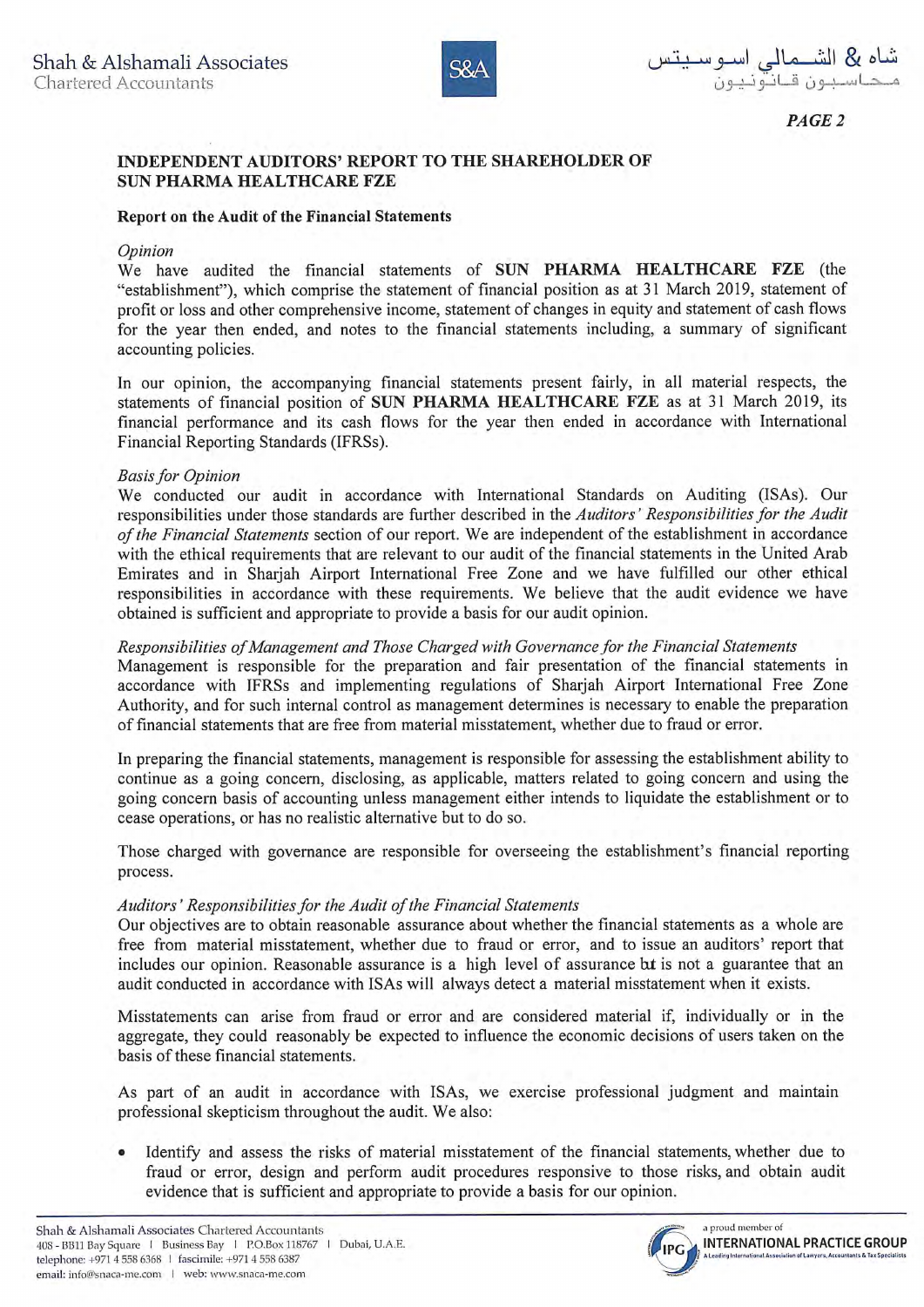

## **INDEPENDENT AUDITORS' REPORT TO THE SHAREHOLDER OF SUN PHARMA HEALTHCARE FZE**

## Auditors' Responsibilities for the Audit of the Financial Statements (cont'd)

The risk of not detecting a material misstatement resulting from fraud is higher than for one resulting from error, as fraud may involve collusion, forgery, intentional omissions. misrepresentations, or the override of internal control.

- Obtain an understanding of internal control relevant to the audit in order to design audit procedures that are appropriate in the circumstances, but not for the purpose of expressing an opinion on the effectiveness of the establishment internal control.
- Evaluate the appropriateness of accounting policies used and the reasonableness of accounting  $\bullet$ estimates and related disclosures made by management.
- Conclude on the appropriateness of management's use of the going concern basis of accounting and,  $\bullet$ based on the audit evidence obtained, whether a material uncertainty exists related to events or conditions that may cast significant doubt on the establishment ability to continue as a going concern. If we conclude that a material uncertainty exists, we are required to draw attention in our auditors' report to the related disclosures in the financial statements or, if such disclosures are inadequate, to modify our opinion. Our conclusions are based on the audit evidence obtained up to the date of our auditors' report. However, future events or conditions may cause the establishment to cease to continue as a going concern.
- Evaluate the overall presentation, structure and content of the financial statements, including the  $\bullet$ disclosures, and whether the financial statements represent the underlying transactions and events in a manner that achieves fair presentation.

We communicate with those charged with governance regarding, among other matters, the planned scope and timing of the audit and significant audit findings, including any significant deficiencies in internal control that we identify during our audit.

### **Report on Other Legal and Regulatory Requirements**

Also, in our opinion, the establishment has maintained proper books of account and the financial statements are in agreement with the books of account. We obtained all the information which we considered necessary for our audit. According to the information available to us, there were no contraventions during the year of the regulation issued by the Sharjah Airport International Free Zone Authority pursuant to Law No. 2 of 1995 or the Articles of Association of the establishment which might have materially affected the financial position of the establishment or its financial performance.

Signed by: C. D. Shah Partner Registration No. 677 Shah & Alshamali Associates Chartered Accountants 30 April 2019 Dubai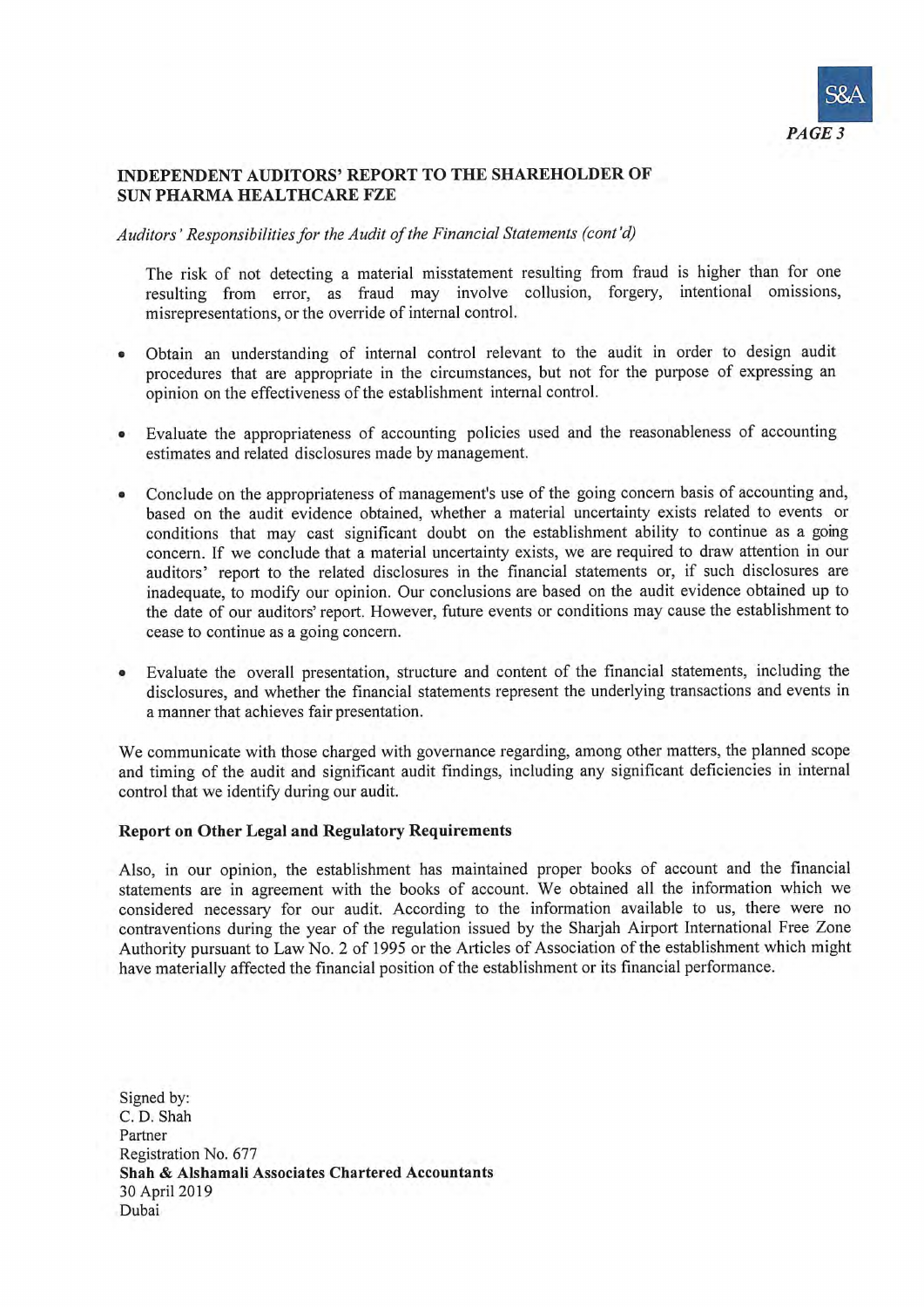## **Statement of Financial Position**  *31 March 2019*

|                                         | <b>Notes</b>   | 2019<br><b>USD</b> | 2018<br><b>USD</b> |
|-----------------------------------------|----------------|--------------------|--------------------|
| <b>ASSETS</b>                           |                |                    |                    |
| <b>Current assets</b>                   |                |                    |                    |
| Interest accrued but not due            |                | 7,150              | 6,020              |
| Deposits                                |                | 1,368              |                    |
| Prepayments                             |                | 9,025              | 9,036              |
| Cash and bank balances                  | $\overline{4}$ | 2,861,963          | 2,810,542          |
|                                         |                | 2,879,506          | 2,825,598          |
| <b>Total assets</b>                     |                | 2,879,506          | 2,825,598          |
| <b>EQUITY AND LIABILITY</b>             |                |                    |                    |
| <b>Shareholder's funds</b>              |                |                    |                    |
| <b>Equity</b>                           |                |                    |                    |
| Share capital                           | 5              | 2,858,700          | 2,858,700          |
| Retained earnings/ (accumulated losses) |                | 19,950             | (33, 782)          |
| <b>Total shareholder's funds</b>        |                | 2,878,650          | 2,824,918          |
| <b>Current liability</b>                |                |                    |                    |
| Accrual                                 |                | 856                | 680                |
| <b>Total liability</b>                  |                | 856                | 680                |
| <b>Total equity and liability</b>       |                | 2,879,506          | 2,825,598          |

*The notes on pages 8 to 11 form an integral part of these financial statements.* 

 $\overline{\phantom{a}}$ Harin P. Mehta **DIRECTOR**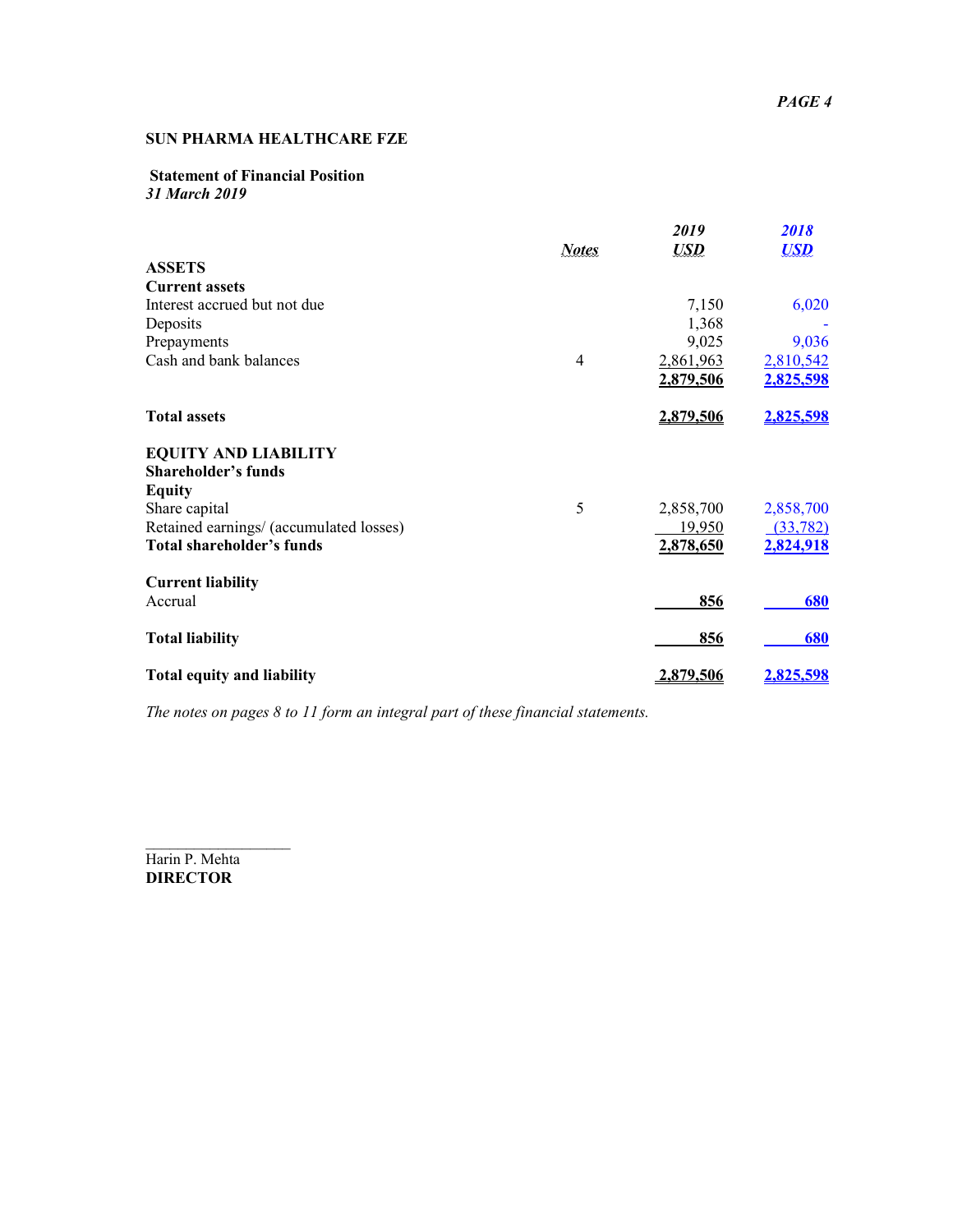# **Statement of Profit or Loss and Other Comprehensive Income**  *for the year ended 31 March 2019*

|                                         | 2019<br>$\mathbf{LSD}$ | 2018<br><b>USD</b> |
|-----------------------------------------|------------------------|--------------------|
| Revenue                                 |                        |                    |
| Interest income                         | 64,668                 | 43,711             |
| <b>Expenditure</b>                      |                        |                    |
| Lease expense                           | (4,084)                | (4,084)            |
| License fees                            | (4,084)                | (4,084)            |
| Other administrative expenses           | (2,768)                | (1,858)            |
| <b>Total expenditure</b>                | (10, 936)              | (10, 026)          |
| Profit for the year                     | 53,732                 | 33,685             |
| Other comprehensive income/(loss)       |                        |                    |
| Total comprehensive income for the year |                        | <u>33.685</u>      |

*The notes on pages 8 to 11 form an integral part of these financial statements.* 

Harin P. Mehta **DIRECTOR** 

 $\overline{\phantom{a}}$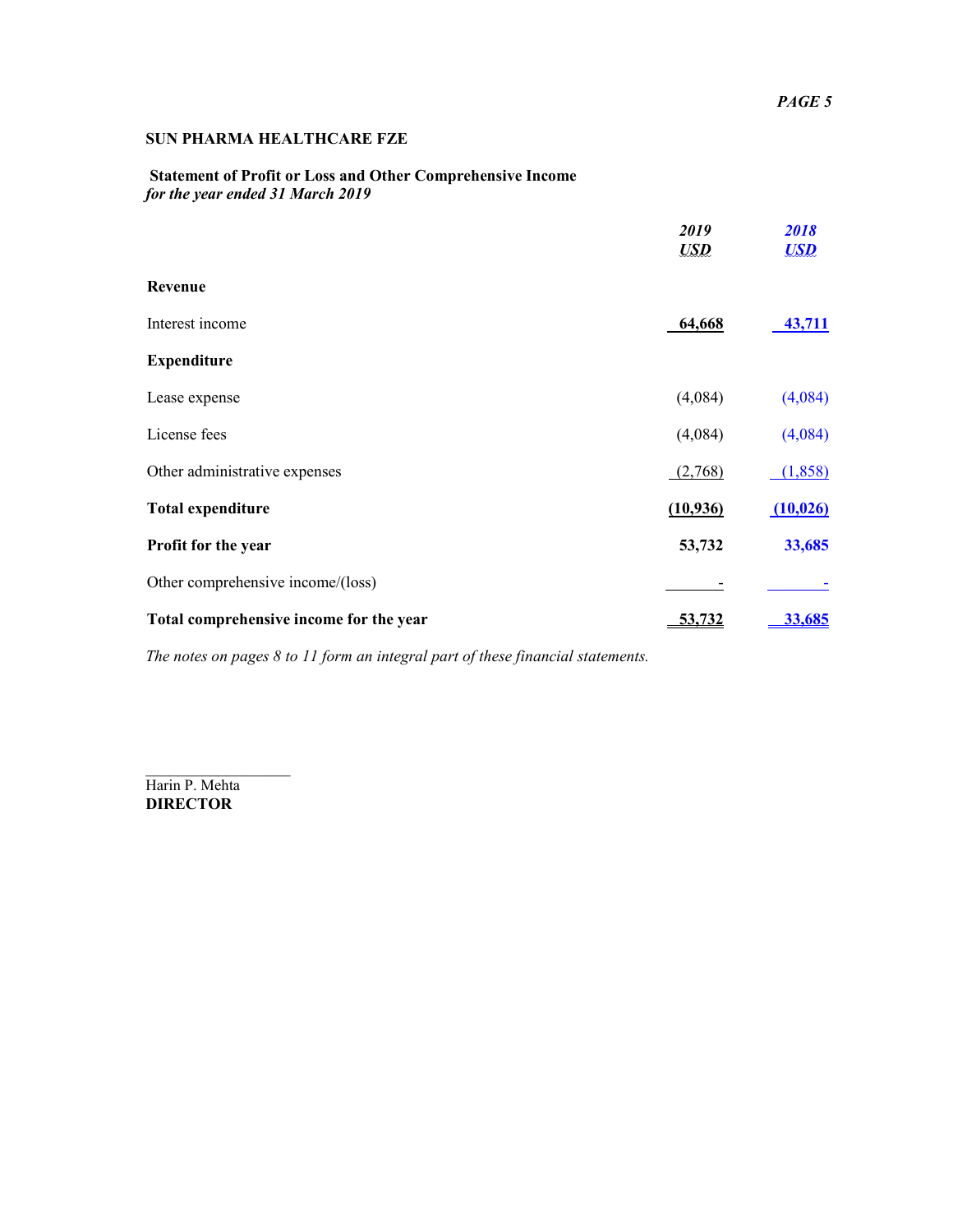## **Statement of Changes in Equity**  *for the year ended 31 March 2019*

|                            | <b>Share</b><br>capital<br><b>USD</b> | <b>Retained</b><br>earnings/<br><i>(accumulated</i><br>losses)<br>$\boldsymbol{U\!S\!D}$ | <b>Total</b><br>$\boldsymbol{U\!S\!D}$ |
|----------------------------|---------------------------------------|------------------------------------------------------------------------------------------|----------------------------------------|
| <b>As at 31 March 2017</b> | 2,858,700                             | (67, 467)                                                                                | 2,791,233                              |
| Profit for the year        |                                       | 33,685                                                                                   | 33,685                                 |
| <b>As at 31 March 2018</b> | 2,858,700                             | (33, 782)                                                                                | 2,824,918                              |
| Profit for the year        |                                       | 53,732                                                                                   | 53,732                                 |
| <b>As at 31 March 2019</b> | 2,858,700                             | 19.950                                                                                   | 2.878,650                              |

*The notes on pages 8 to 11 form an integral part of these financial statements.* 

 $\overline{\phantom{a}}$ Harin P. Mehta **DIRECTOR**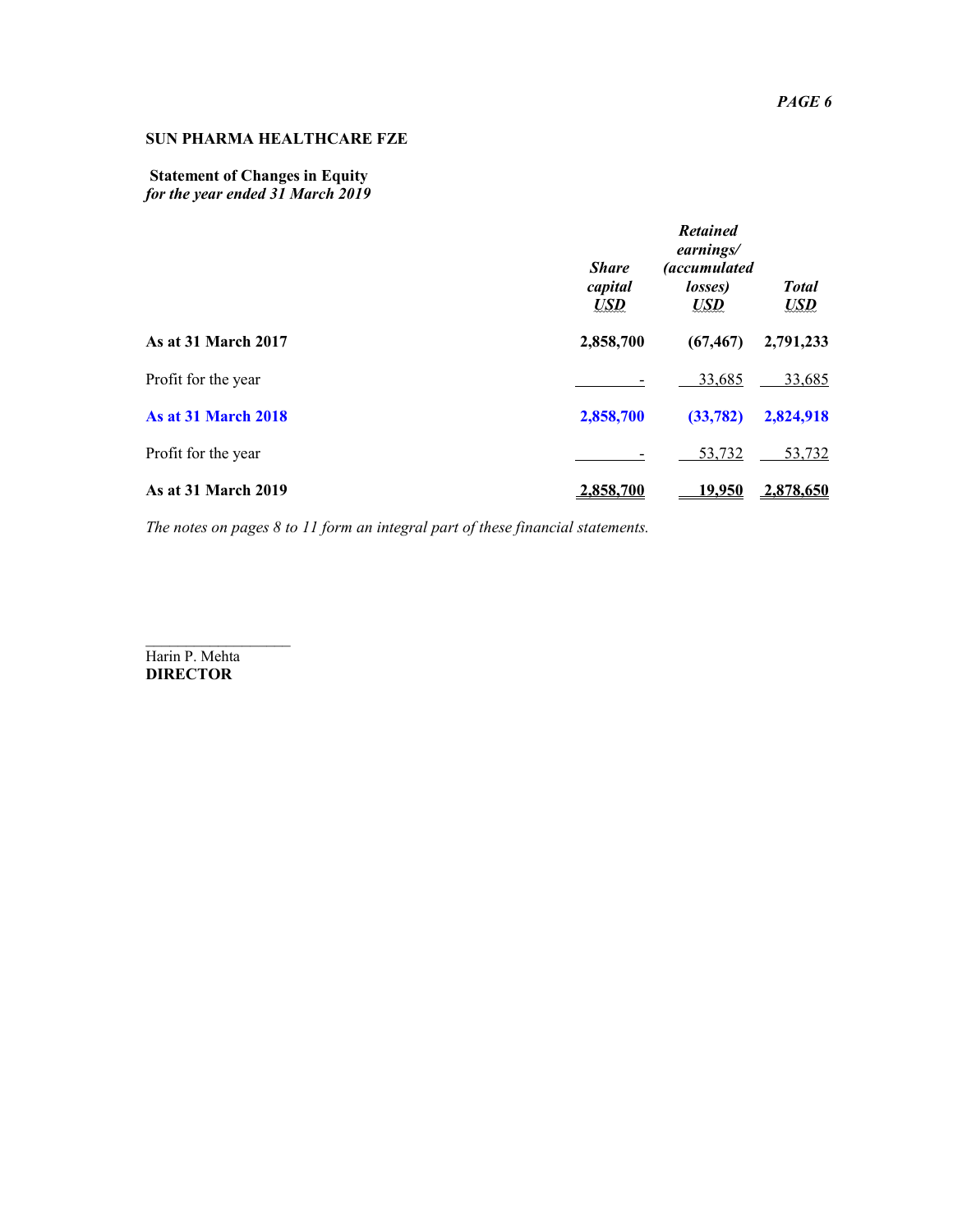# **Statement of Cash Flows**

# *for the year ended 31 March 2019*

|                                                          | <b>Note</b>    | 2019<br><b>USD</b> | <i>2018</i><br><b>USD</b> |
|----------------------------------------------------------|----------------|--------------------|---------------------------|
| <b>Cash flows from operating activities</b>              |                |                    |                           |
| Profit for the year                                      |                | 53,732             | 33,685                    |
| Adjustment for:                                          |                |                    |                           |
| Interest income                                          |                | (64,668)           | (43,711)                  |
| <b>Operating loss before working capital changes</b>     |                | (10, 936)          | (10, 026)                 |
| (Increase)/decrease in deposits and prepayments          |                | (1,357)            | (50)                      |
| Increase/(decrease) in accrual                           |                | 176                | 68                        |
| Net cash from/ (used in) operating activities            |                | (12,117)           | (10,008)                  |
| <b>Cash flows from investing activities</b>              |                |                    |                           |
| Interest income received                                 |                | 63,538             | 57,247                    |
| Proceeds from withdrawal/ (placement of) fixed deposits  |                | 50,000             | (50,000)                  |
| Net cash introduced from/ (used in) investing activities |                | 113,538            | 7,247                     |
| Net increase/(decrease) in cash and cash equivalents     |                | 101,421            | (2,761)                   |
| Cash and cash equivalents at the beginning of the year   |                | 10,542             | 13,303                    |
| Cash and cash equivalents at the end of the year         | $\overline{4}$ | 111,963            | <u>10,542</u>             |

*The notes on pages 8 to 11 form an integral part of these financial statements.* 

Harin P. Mehta **DIRECTOR** 

 $\frac{1}{2}$  ,  $\frac{1}{2}$  ,  $\frac{1}{2}$  ,  $\frac{1}{2}$  ,  $\frac{1}{2}$  ,  $\frac{1}{2}$  ,  $\frac{1}{2}$  ,  $\frac{1}{2}$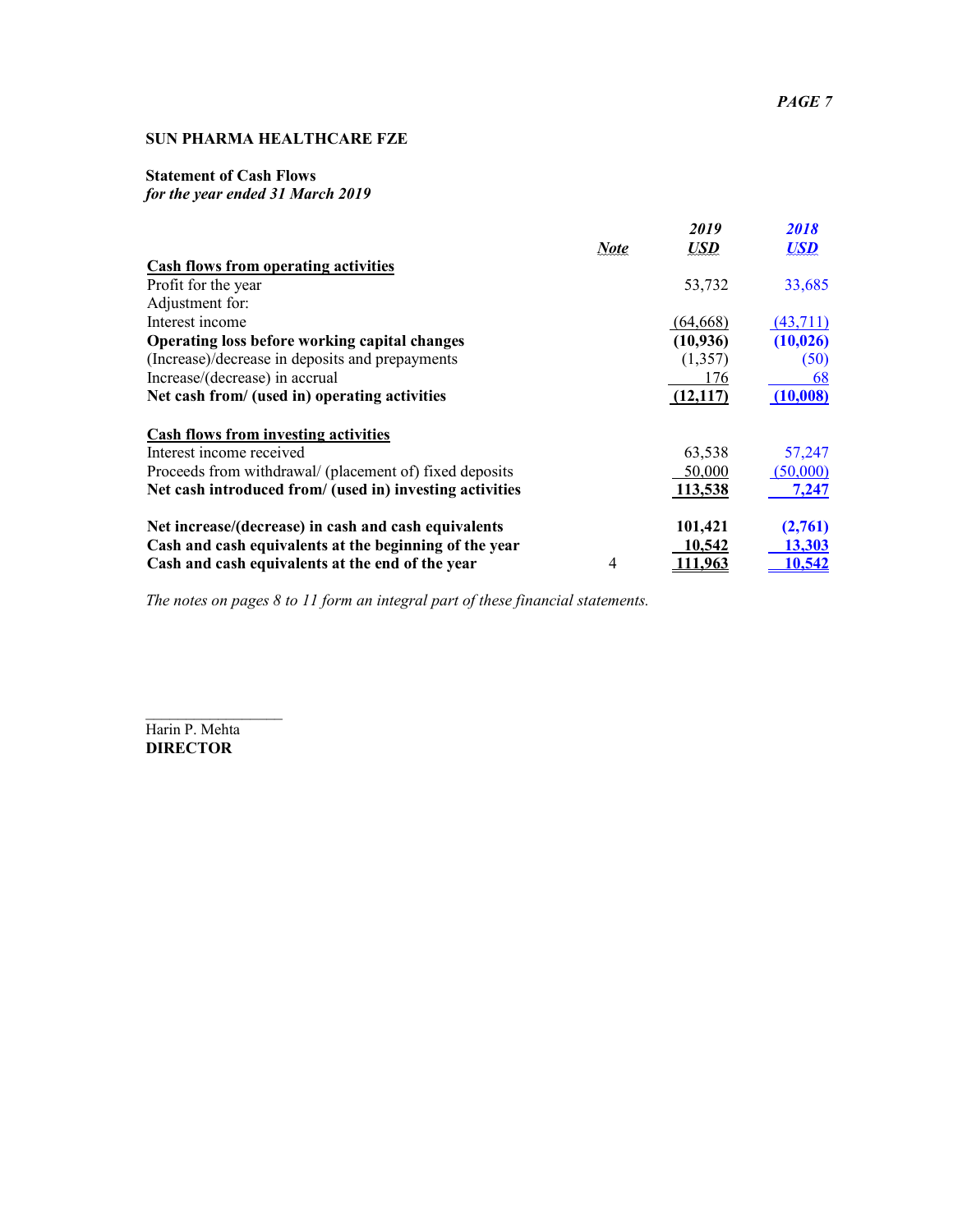### *PAGE 8*

#### **SUN PHARMA HEALTHCARE FZE**

#### **Notes to the Financial Statements**  *for the year ended 31 March 2019*

### **1. Legal status and activity**

**SUN PHARMA HEALTHCARE FZE** is a free zone establishment with limited liability incorporated in Sharjah Airport International Free Zone, Sharjah, U.A.E pursuant to Emiri Decree # 2 of 1995 and in accordance with the implementation procedures of the free zone establishment. The registered address of the establishment is SAIF plus R5-30/A, P. O. Box 121401, Sharjah, United Arab Emirates.

The establishment is a wholly owned subsidiary of **SUN PHARMA GLOBAL FZE**, U.A.E. The ultimate parent shareholder company is **SUN PHARMACEUTICAL INDUSTRIES LTD**, India.

The establishment is operating under commercial license number 10394 with general trading as its licensed activity.

#### **2. Basis of preparation**

The financial statements have been prepared under accrual basis of accounting and on the basis that the establishment will continue as a going concern in accordance with International Financial Reporting Standards (IFRS) as issued by the International Accounting Standards Board (IASB) and interpretations issued by the International Financial Reporting Interpretations Committee (IFRIC) and the applicable requirements of Sharjah Airport International Free Zone Authority.

#### *Basis of measurement*

The financial statements have been prepared under the historical cost basis.

#### *Functional and presentation currency*

The financial statements have been presented in US Dollars (USD), being the functional and presentation currency of the establishment.

### *Use of estimates and judgements*

The preparation of the financial statements requires management to make estimates and assumptions that may affect the reported amount of financial assets and liabilities, revenue, expenses, disclosure of contingent liabilities and the resultant provisions and fair values. Such estimates are necessarily based on assumptions about the several factors and actual results may differ from reported amounts. Estimates and underlying assumptions are reviewed on an ongoing basis. Revisions to accounting estimates are recognized in the period in which the estimate is revised and in any future periods affected.

There are no areas involving a higher degree of judgment or complexity, or areas where assumptions and estimates are significant to the financial statements.

#### *Application of new and revised International Financial Reporting Standards (IFRS)*

The establishment adopted IFRS 15 – *Revenue from Contracts with Customers* and IFRS 9 – *Financial Instruments* which are effective for annual periods beginning on or after 1 January 2018. The adoption of these new standards has no material impact on the establishment's financial statements.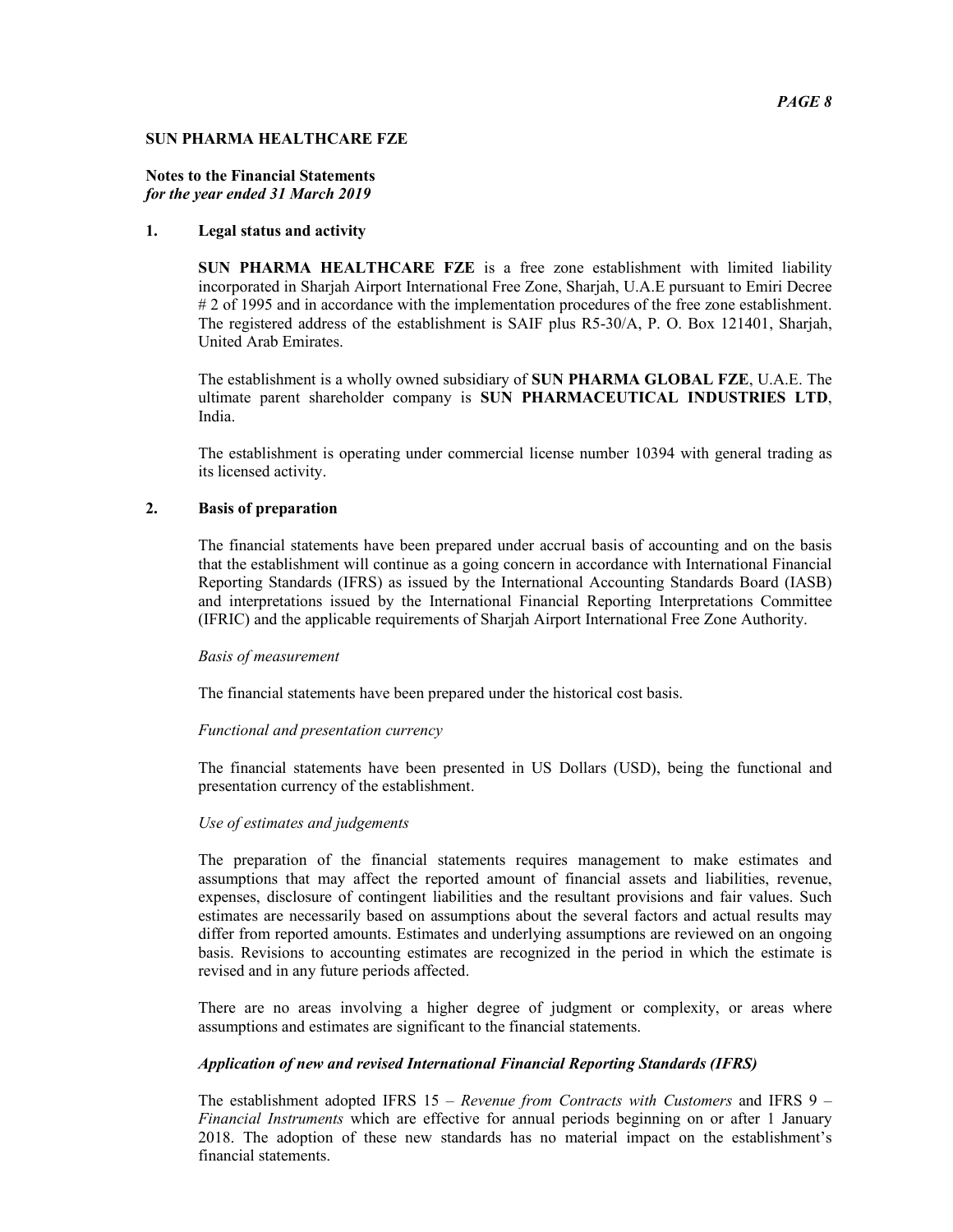#### **Notes to the Financial Statements**  *for the year ended 31 March 2019*

#### *Application of new and revised International Financial Reporting Standards (IFRS) (cont'd)*

Further, the establishment has not early adopted any other standard, interpretation or amendment that has been issued but not yet effective.

#### **3. Summary of significant accounting policies**

The accounting policies, which are consistent with those used in the previous year, except for new standards effective on or after 1 April 2018, in dealing with items that are considered material in relation to the financial statements are as follows:

#### **Financial instruments**

Financial assets and financial liabilities are recognized when, and only when, the establishment becomes a party to the contractual provisions of the instrument.

Financial assets are de-recognized when, and only when, the contractual rights to receive cash flows expire or when substantially all the risks and rewards of ownership have been transferred. Financial liabilities are de-recognized when, and only when, they are extinguished, cancelled or expired.

#### *Financial assets*

Financial assets are classified, at initial recognition, as subsequently measured at amortized cost, fair value through other comprehensive income, and fair value through profit or loss on the basis of the company's business model for managing the financial assets and the contractual cash flow characteristics of the financial assets.

The establishment's financial assets include financial asset measured at amortized cost comprising accrued interest, deposits and bank balance.

#### *Cash and cash equivalents*

Cash and cash equivalents for the purpose of the statement of cash flows comprise bank balance in current account and deposits free of encumbrance with a maturity date of three months or less from the date of deposit.

#### *Financial liability*

The financial liability represents accrual.

#### *Accrual*

Liabilities are recognized for amounts to be paid in the future for goods or services received, whether invoiced by the supplier or not.

#### **Foreign currency transactions**

Transactions in foreign currencies other than US Dollars are converted into US Dollars at the rate of exchange ruling on the date of the transaction. Assets and liabilities expressed in foreign currencies other than US Dollars are translated into US Dollars at the rate of exchange ruling at the date of statement of financial position date. Resulting gains or losses is taken to the statement of profit or loss and other comprehensive income.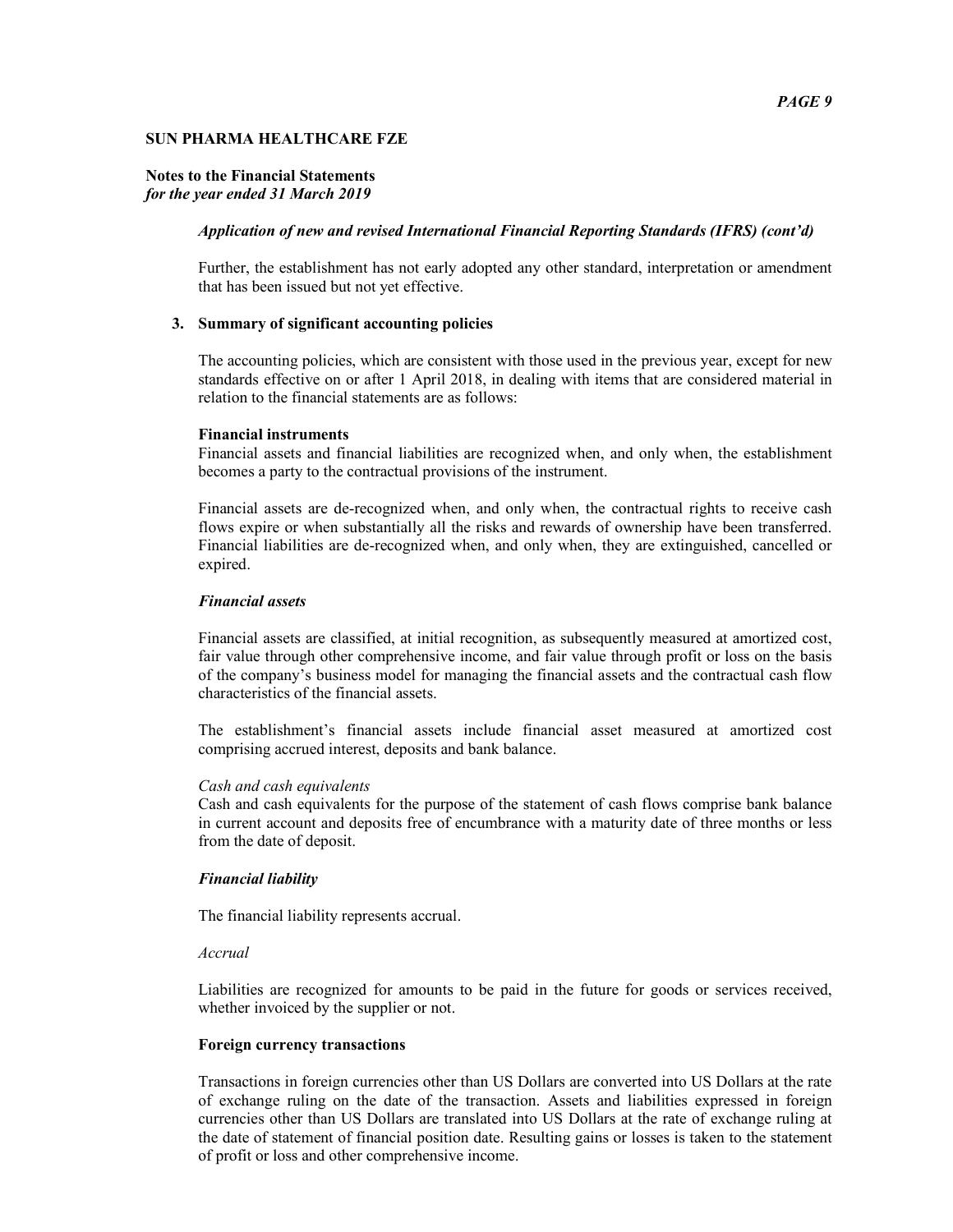### **Notes to the Financial Statements**  *for the year ended 31 March 2019*

#### **Summary of significant accounting policies (cont'd)**

#### **Revenue**

*Interest income* 

Revenue from interest income is recognized on a time proportion basis using the effective interest method.

|    |                                                                         | 2019       | 2018       |
|----|-------------------------------------------------------------------------|------------|------------|
|    |                                                                         | <b>USD</b> | <b>USD</b> |
| 4. | <b>Cash and bank balance</b>                                            |            |            |
|    | Bank balances in current account                                        | 111,963    | 10,542     |
|    | Cash and cash equivalents                                               | 111,963    | 10,542     |
|    | Fixed deposit                                                           | 2,750,000  | 2,800,000  |
|    |                                                                         | 2.861.963  | 2.810.542  |
| 5. | <b>Share capital</b>                                                    |            |            |
|    | Authorised, issued and paid-up:                                         |            |            |
|    | 70 shares of AED 150,000 each <i>(converted <math>(a)</math></i> 3.673) | 2.858.700  | 2,858,700  |

#### **6. Financial instruments: Credit, liquidity and market risk exposures**

#### **Credit risk**

Credit risk is the risk that one party to a financial instrument will fail to discharge an obligation and cause the other party to incur a financial loss. Financial assets, which potentially expose the establishment to concentrations of credit risk comprise principally of balance in current and fixed deposit accounts with a bank. The establishment's bank balances in current and fixed deposit accounts are placed with high a credit quality financial institution.

## **Liquidity risk**

Liquidity risk is the risk that the establishment will not be able to meet financial obligations as they fall due. The liquidity requirements are monitored on a regular basis by the parent shareholder company and the management who ensure that sufficient funds are made available to the establishment to meet any future commitments.

#### **Market risk**

Market risk is the risk that changes in market prices, such as interest rate risk and currency risk, will affect the establishment's income or the value of its holdings of financial instruments.

#### *Interest rate risk*

Interest rate risk is the risk that the fair value of future cash flows of a financial instrument will fluctuate because of changes in market interest rates. Fixed deposit with a bank is at fixed rate of interest.

#### *Currency risk*

Currency risk is the risk that the fair value of future cash flows of a financial instrument will fluctuate because of changes in foreign exchange rates. There are no significant currency risks as substantially all financial assets and financial liabilities are denominated in the US Dollars or U.A.E Dirhams to which the US Dollar rate is fixed.